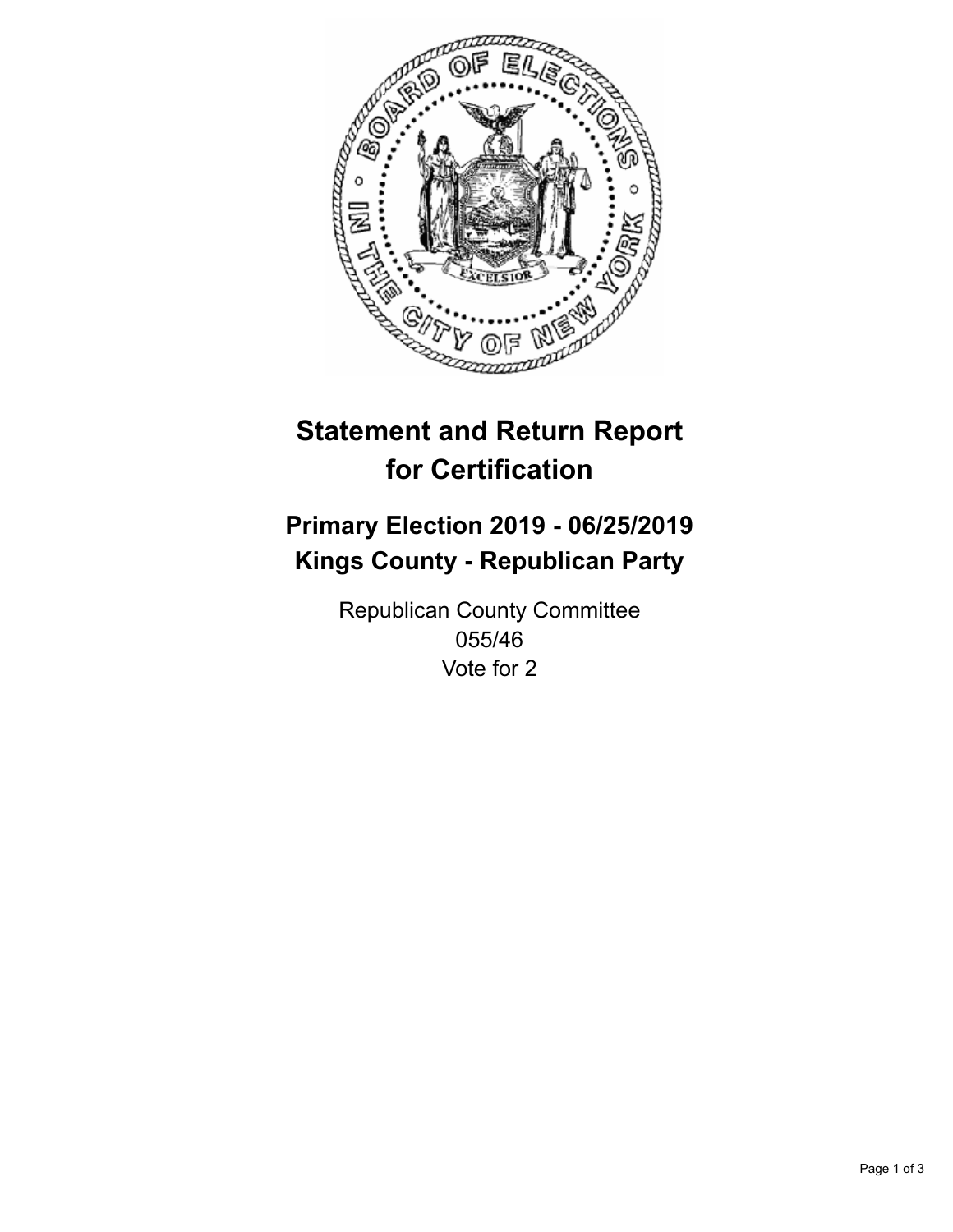

## **Assembly District 46**

| <b>PUBLIC COUNTER</b>                                    | 8            |
|----------------------------------------------------------|--------------|
| <b>MANUALLY COUNTED EMERGENCY</b>                        | 0            |
| ABSENTEE / MILITARY                                      | $\mathbf{0}$ |
| AFFIDAVIT                                                | 0            |
| <b>Total Ballots</b>                                     | 8            |
| Less - Inapplicable Federal/Special Presidential Ballots | 0            |
| <b>Total Applicable Ballots</b>                          | 8            |
| <b>LAUREN RICCIO</b>                                     |              |
| <b>OLEG BERMAN</b>                                       | 0            |
| <b>PATRICK MCCARTHY</b>                                  | 7            |
| MARGARET A. DONLON                                       | 5            |
| <b>Total Votes</b>                                       | 13           |
| Unrecorded                                               | 3            |